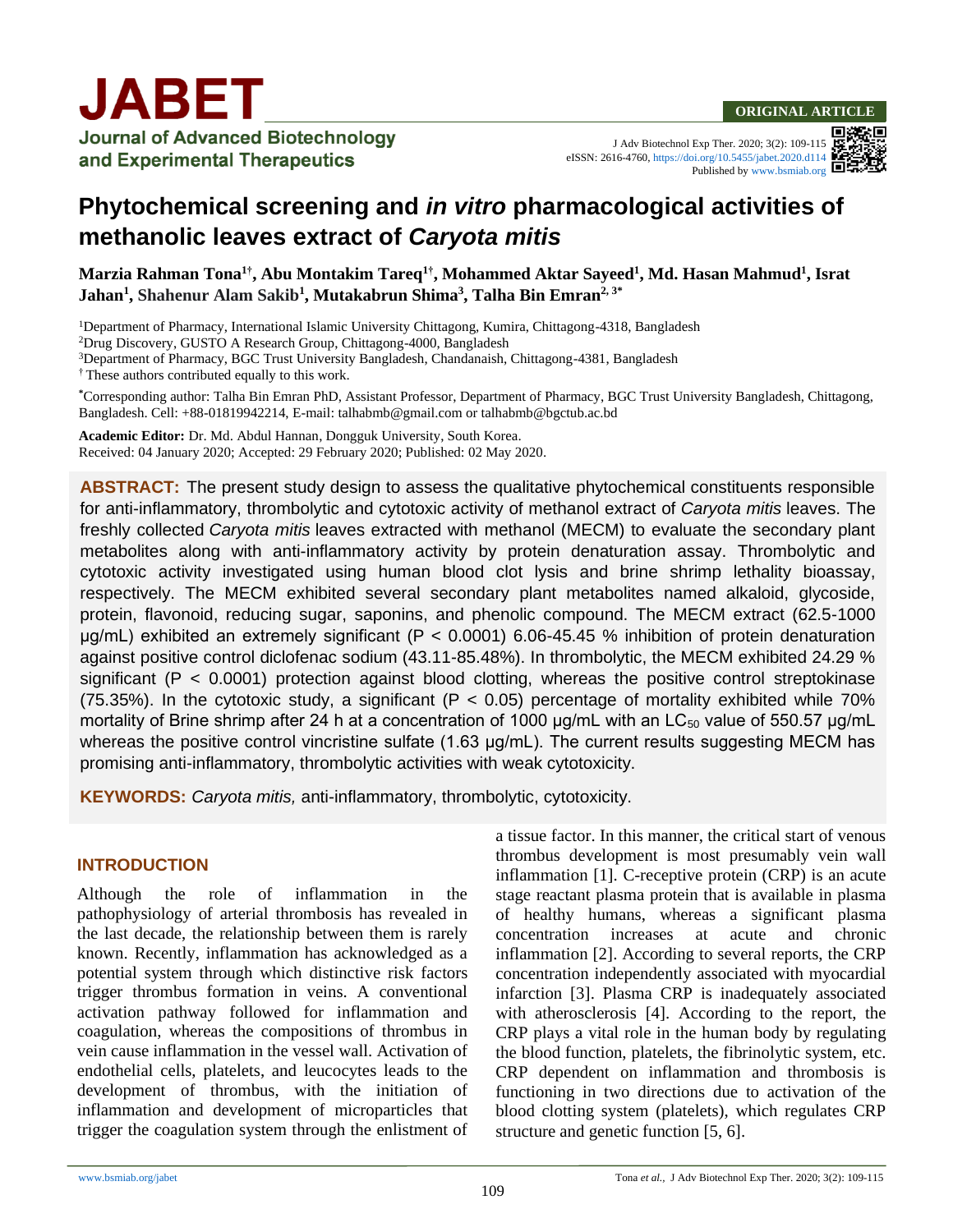The brine shrimp lethality bioassay for cytotoxicity is quick (24 h), basic (e.g., no aseptic strategies are required), easy to understand, reasonable, and requires limited quantities of test material [7]. The bioassay has a correlation with cytotoxic effect in solid tumors of humans and with pesticide activity [7, 8]. This test was recommended by (Michael *et al.* 1956) and changed by others. Since its recommendation, this *in vivo* lethality test has progressively utilized for giving a screening for the specific advanced bioassays once the active compounds have been isolated [9].

Traditional medicine has been utilized by most of the population for an extended period. The World Health Organization (WHO) stated that an expected 80 % of the people in a developing country relies upon medicinal plants for their essential therapeutic services [10]. *Caryota mitis belongs to the Arecaceae family, which locally known as* fishtail palm. These palm fruits and roots reported to use in folk medicine in Bangladesh and India as constipation, to stop vomiting, stomach aches, piles and arthritis [11, 12]. According to the literature review, the *C. mitis* exhibited antimicrobial and antioxidant activity [13, 14] and there is no report of thrombolytic, anti-inflammatory and cytotoxic activity. So, the present study proves the thrombolytic, antiinflammatory and cytotoxic activity of methanolic extract of *C. mitis* leaves.

# **MATERIALS AND METHODS**

## **Chemicals**

The chemicals used in the experiment include methanol, sodium citrate, dextrose, citric acid, hydrochloric acid, sodium chloride, albumin, diclofenac sodium from Merck (Mumbai, India) through Taj Scientific Ltd. Bangladesh. UV visible spectrophotometer (Shimadzu, Japan) used to measure the absorbance. Lyophilized streptokinase vial (1500000 IU) obtained from Square Pharmaceuticals Ltd, Bangladesh, and Vincristine sulfate (1 mg/vial) was procured from Beacon Pharmaceuticals Ltd. Bangladesh.

# **Identification and preparation of plant extract**

Leaves of *C. mitis* were gathered from Sitakunda, Chattogram and marking off done by Dr. Shaikh Bokhtear Uddin, Professor, Department of Botany, University of Chittagong, Bangladesh. 5 kg of leaves collected and separated all unwanted plant parts. The collected leaves dried for 15 days and dried into a coarse powder. For extraction, 500 gm of the powder submerged in 2.5 ml methanol and vigorously shaken for ten days. The plant extract filtrated by using Whatman filter paper (#1) followed by evaporation in a water bath (40 °C). A greenish color of semisolid acquired with a percentage of 7.64 yields of methanolic extract of *C. mitis* leaves.

# **Phytochemical screening**

The methanol extract of *C. mitis* leaves qualitative phytochemical screening was carried out by standard method to evaluate the alkaloid, carbohydrate, glycoside, protein, oxalate, cholesterol, steroid, reducing sugar, tannin, flavonoid, saponins and phenolic compound [15].

# **Inhibition of protein denaturation**

The anti-inflammatory activity of methanolic extract of *C. mitis* (MECM) evaluated by albumin denaturation technique followed the previously described method with minor modifications [16, 17]. The test solution (0.5 mL) included test samples (0.05 mL) and 5% w/v aqueous solution of albumin (0.45 mL). The test control solution (0.5 mL) included of 0.45 mL of albumin solution (5% w/v aqueous solution) and 0.05 mL of distilled water. 5% albumin solution prepared by using, 5 gm albumin in 100 ml distilled water (w/v solution). Different concentrations (62.5, 125, 250, 500 and 1000 μg/mL) MECM and diclofenac sodium were taken. All solutions were adjusted to pH 6.3 using 1N HCl. The samples were incubated at 37 °C for 20 min and afterward kept at 57 °C for 30 min. After cooling, 2.5 mL of phosphate buffer was added and the turbidity measured at 416 nm in a UV-visible spectrophotometer. The control represents all the ingredients except the extract or standard solution. The percentage of inhibition of protein denaturation was calculated as follows:

Percentage inhibition of protein=  $[(A_c-A_s)/A_c] \times 100$ 

Where  $A_c$ =absorbance of control and  $A_s$ =absorbance of sample.

# **Thrombolytic activity**

Thrombolytic activity test was implemented by Prasad et al. [18, 19]. As a stock solution, lyophilized streptokinase vial (1500000 IU) mixed adequately with 5 mL sterile distilled water from which appropriate dilution made. Form healthy volunteers (n=5), 5mL of blood withdrawn by syringe and distributed 0.5 mL per pre-weighted eppendorf tube. At 37 °C for 45 minutes, the eppendorf tubes incubated for the formation of the clot. If any serum formed in the eppendorf tube along with clot removed the serum without disrupting the clot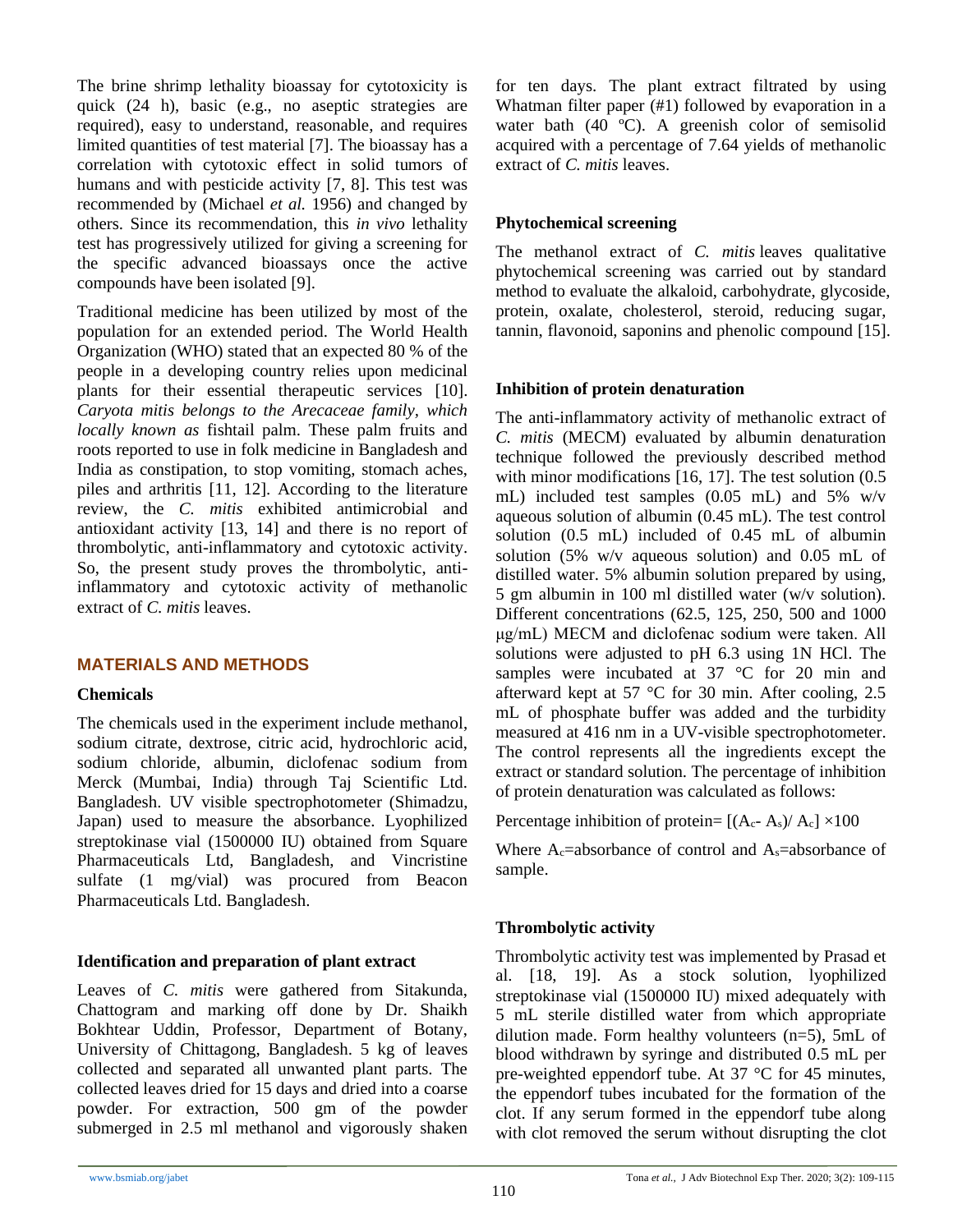and again reweighed the eppendorf tube for calculating the clot weight where 100 µL plants extract of *C. mitis* (10 mg/mL) added. 100 µL streptokinase (positive control) and 100 µL distilled water (negative control) were added, respectively and incubated at 37 °C for 90 minutes. After incubation, observed clot lysis and released fluid was removed and reweighed the tube to calculate the difference in weight after clot disruption.

% of clot lysis  $=$  (weight of clot after remove of fluid/clot weight)  $\times$  100

#### **Brine shrimp lethality bioassay**

The cytotoxicity activity evaluated by brine shrimp lethality bioassay by using *Artemia salina* organisms (shrimp eggs). In the artificial seawater (3.8% NaCl solution), the shrimp eggs hatched for 48 hours for maturing the shrimp called nauplii. The extract serially diluted by using artificial seawater (3.8% NaCl in water) at concentrations of 31.25, 62.5, 125, 250, 500, and 1000 µg/mL. Vincristine sulfate used as a positive control, whereas a serial concentration dilution 0.25, 0.5, 1, 5, and 10 μg/mL used. Ten of the nauplii separately distributed in the premeasured concentration and observed for 24 hours. After 24 hours, count the number of living nauplii in each concentration and recorded [20, 21].

% of mortality =  $(N_0-N_1/N_0) \times 100$ 

Where,  $N_0$ = the number of nauplii taken;  $N_1$ = the number of nauplii alive.

## **Statistical analysis**

Results represented as the mean  $\pm$  SEM (standard error mean). The intergroup comparison was performed using the GraphPad Prism 6 through t-test of one-way ANOVA. P-value (<0.0001) was considered statistically significant.

# **RESULTS**

## **Phytochemical analysis revealed the presence of secondary metabolites**

The qualitative phytochemical analysis revealed several secondary metabolites such as alkaloid, glycoside, protein, flavonoid, reducing sugar, saponins, and phenolic compound. The presence of carbohydrates also exhibited in the Molish test, but the Benedict test not shown carbohydrates (Table 1).

**Table 1**. Result of phytochemical screening of methanolic extract of *C. mitis* leaves

| <b>Test groups</b>              | Name of the test                                               | <b>Result</b>  |
|---------------------------------|----------------------------------------------------------------|----------------|
| Alkaloid                        | Wagner test<br>Mayer test                                      | $++$           |
| Carbohydrate                    | Molish test<br><b>Benedict test</b>                            | $^{++}$        |
| Glycoside<br>Protein<br>Oxalate | Glacial acetic acid test<br>Nitric acid test<br>Alcoholic test | $++$<br>$^{+}$ |
| Cholesterol                     | Acetic anhydride Test                                          |                |
| Steroid                         | Salkowski reaction                                             |                |
| Reducing Sugar                  | Fehling's Test                                                 | $^{+}$         |
| Tannin                          | Ferric chloride test                                           |                |
| Flavonoid                       | Hydrochloric acid test                                         | $^{+}$         |
| Saponins                        | Foam test                                                      | $^{+}$         |
| Phenolic Compound               | Ferric chloride test                                           | $\pm$          |

 $(+)$  = Present;  $(+)$  = Rapidly Present;  $(-)$  = Absent

#### **Effect of the extract on protein denaturation in vitro**

The anti-inflammatory activity evaluated by the protein denaturation method, which summarized in Figure 1. The result exhibited an extremely (P < 0.0001) significant inhibition of protein denaturation of *C. mitis vs.* positive control Diclofenac-Na. The antiinflammatory activities showed a dose-dependent manner activity. The MECM showed  $6.06 \pm 0.29$ ,  $9.09 \pm$ 0.47, 19.69  $\pm$  0.39, 31.81  $\pm$  1.16 and 45.45  $\pm$  1.73 % inhibition of protein denaturation at 62.5, 125, 250 500 and 1000 μg/mL, respectively, whereas the positive control diclofenac-Na showed maximum  $85.48 \pm 0.52$  % inhibition at a dose of 1000 μg/mL.

## **Effect of the extract on clot lysis activity**

The results of the clot lysis activity of extracts summarized in Figure 2. The positive control Streptokinase showed an extremely significant (P < 0.0001) percentage of clot lysis  $75.35 \pm 3.38$ , whereas the negative control water exhibited negligible clot lysis  $(3.78 \pm 0.53 \%)$ . After the treatment of clots with 100 µL MECM, a significant (P < 0.0001) 24.29  $\pm$  1.99 % clot lysis observed.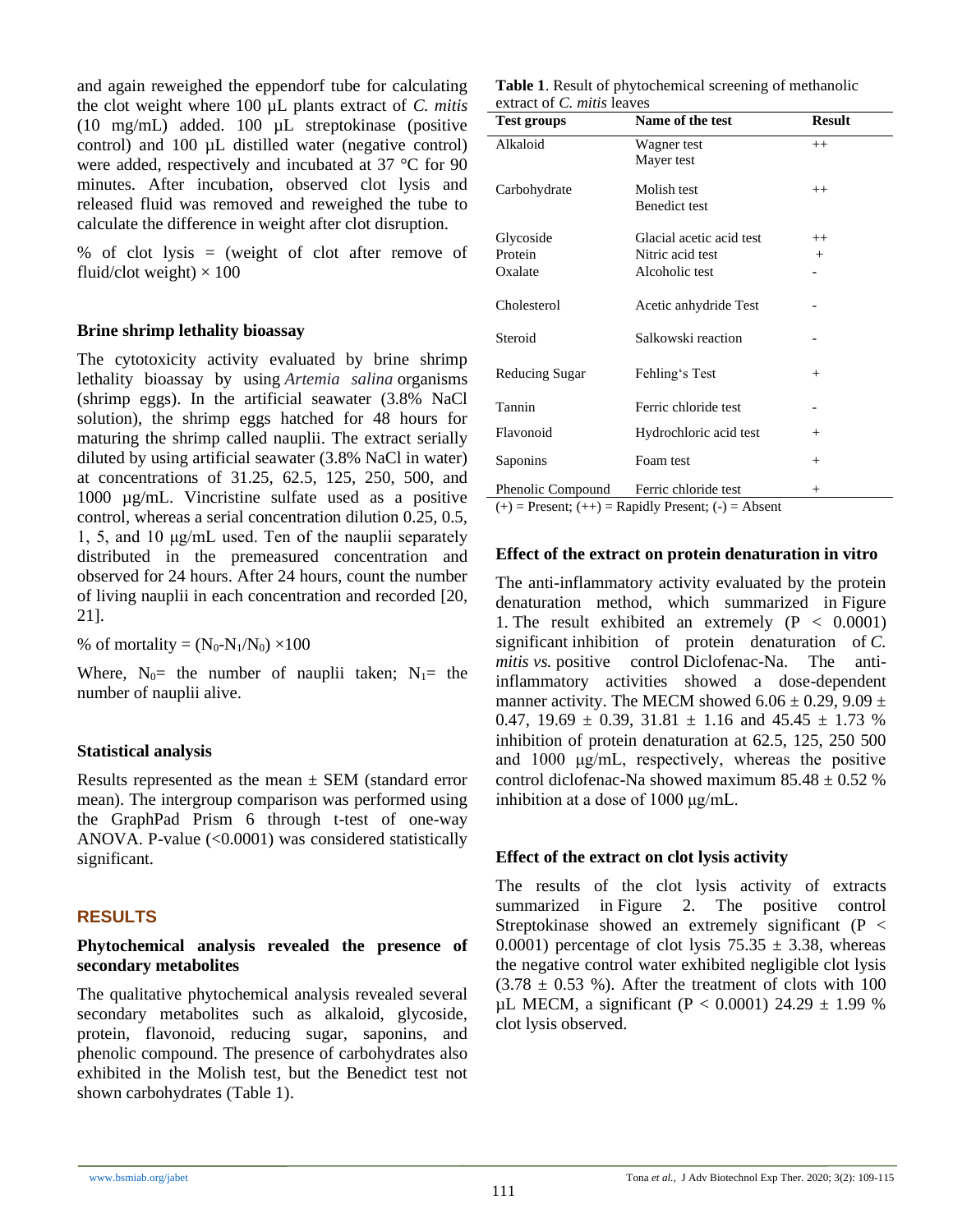$100 -$ Inhibition of protein denaturation (%)  $80<sub>1</sub>$ 60 40 20  $62.5$ 125 250 500 1000 Concentration (µg/mL)

**ITTI** MECM

Standard (Diclofenac-Na)

**Figure 1.** Percentage of inhibition of protein denaturation of antiinflammatory activity by *C. mitis* leaves at different concentration. Results were represented as the mean  $\pm$  SEM. (n = 3).  $^*$  P < 0.0001 was statistically significant in comparison to Diclofenac Na followed by t-test of one-way ANOVA (GraphPad Prism 6). MECM= Methanolic extract of *C. mitis.*



**Figure 2.** Percentage of clot lysis of human blood by *C. mitis* leaves and positive control streptokinase. Results were represented as the mean  $\pm$  SEM. (n = 5).  $\overline{P}$  < 0.0001 was statistically significant in comparison to negative control water followed by t-test of one-way ANOVA (GraphPad Prism 6). MECM= Methanolic extract of *C. mitis.*

#### **Effect of the extract on the mortality of brine shrimp**

Brine shrimp lethality bioassay followed to evaluate the cytotoxicity, which results is summarized in Figure 3. The percent of mortality is significantly (P <0.05), decreasing with the lowering of concentration in both treatments. The  $LC_{50}$  values of MECM and vincristine sulfate (VCS) were 550.57 µg/mL and 1.63 µg/mL, respectively. MECM is weakly toxic because it exhibited the  $LC_{50}$  between 500-1000 μg/mL.



**Figure 3.** Percentage of mortality of brine shrimp of *C. mitis* leaves and positive control at different concentrations. MECM= Methanolic extract of *C. mitis*, VCS= Vincristine sulfate.

## **DISCUSSION**

Medicinal plants are a potential source of bioactive compounds and have been utilized as a crude material or as pure compounds for treating different diseases [22]. The methanolic extract revealed the presence of alkaloid, glycoside, protein, flavonoid, reducing sugar, saponins, carbohydrates and phenolic compound. They may help to quantitative estimation and in finding the pharmacologically active substance by qualitative phytochemical tests, which are vital and helpful in discovering chemical constituents in the plant material.

Inflammation is a complex biological reaction of vascular tissue to harmful stimuli, pathogens, pain, warmness and swelling [23]. The prolongation of inflammation leads to atherosclerosis, fever and heart problems [24, 25]. Inflammation is well documented due to the denaturation of protein [26]. According to the literature report, denaturation of protein leads to rheumatoid arthritis because of the production of autoantigens in arthritic diseases [27]. The Mechanism of denaturation is intricate in the modification of electric force, hydrogen, hydrophobic and disulfide bonds. Antiinflammatory drugs reported having a dose-dependent ability to inhibit the protein denaturation [28]. From the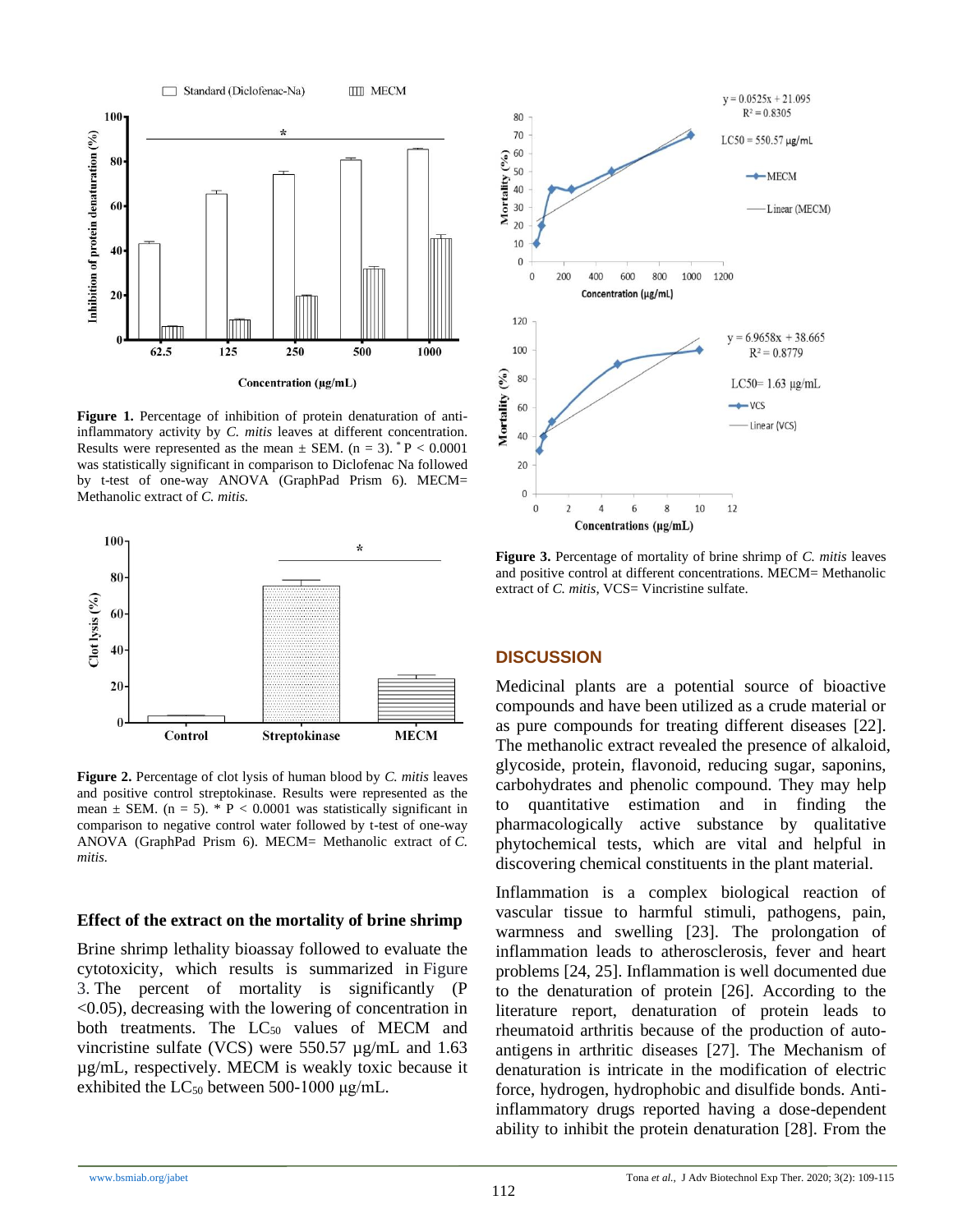results, the methanolic extract of *C. mitis* leaves capable of inhibiting protein denaturation, whereas the maximum 45.45 % inhibition exhibited at 1000  $\mu$ g/mL while the positive control 85.48 %. The extract revealed a dose-dependent manner effect. This effect may be due to the presence of secondary metabolites such as alkaloid and flavonoid [29] and also validated the traditional use of *C. mitis* in folk medicine as arthritis [11, 12].

Thrombogenicity of the atherosclerotic plaque is resolved by the immobility of a fibrous cap and substance of tissue factor in its center, which initiates the coagulation when exposed to blood flow. These components connect with one another and with the blood vessel and under biological circumstances, the blood flow to tissues is unimpaired by coagulating or clotting [30]. Tissue plasminogen activator (tPA), streptokinase (SK) and urokinase-type plasminogen activator (uPA) are thrombolytic drugs available in the market which act by dissolving the blood clot formation by converting plasminogen to plasmin and increased clot lysis [31]. Our result suggests that the methanolic extract of *C. mitis* exhibited an extremely significant (P < 0.0001) clot lysis (24.29 %) compared to negative control water (3.78 %), whereas the positive control streptokinase (75.35 %). This effect may be due to the presence of flavonoids which affect embolus and cardiovascular disease by interfering with platelet activation [32] or due to the presence of phenolic compounds [31].

The brine shrimp test characterizes as fast, economical and basic bioassay for testing the plant extract lethality which connects the cytotoxicity and antitumor properties. Yet, a typical biological reaction isn't because of one component instead because of several mixtures of bioactive plant components. Hence, the screening of plant extract is necessary to evaluate the biological activity. The brine shrimp lethality bioassay has demonstrated to be a helpful framework for checking the biological reaction of natural plant products [33]. The lethality of plant extracts directly proportional to the concentration with an  $LC_{50}$  of 550.57 μg/mL. This effect may be due to the presence of alkaloids indicates cytotoxic properties [34-48]*.*

## **CONCLUSIONS**

The present study suggests that the methanolic leaves extract of *C. mitis* exhibited secondary metabolites, which also exert weak toxicity. The methanolic extract of *C. mitis* leaves have shown an extremely significant concentration-dependent anti-inflammatory effect on bovine serum albumin. Moreover, the extract demonstrated a significant thrombolytic activity on human blood clot lysis. The present study of *C. mitis* concludes as the potential source for the potent bioactive substances, especially anti-inflammatory and clot lysis activities as summarized (Figure 4). Further advance study required to identify the mechanism for pharmacological properties.



**Figure 4.** Graphical representation of pharmacological activities of methanolic leaves extract of *C. mitis* through in vitro approach.

# **ACKNOWLEDGEMENT**

Authors are very much thankful to the Department of Pharmacy, International Islamic University Chittagong, Bangladesh for research facilities and other logistic supports.

# **FUNDING**

This work is conducted with the individual funding of all authors.

# **AUTHOR CONTRIBUTIONS**

MRT and AMT together planned and designed the research. MAS arranged the whole facilities for the research and supervised the whole research. IJ, SAS, MHM and MS conducted the entire laboratory works with MRT and AMT. AMT and TBE imparted in study design and interpreted the results putting efforts on statistical analysis and also participated in the manuscript draft and has thoroughly checked and revised the manuscript for necessary changes in format, grammar and English standard. All authors read and agreed on the final version of the manuscript.

## **CONFLICTS OF INTEREST**

Authors declared that they have no conflict of interest.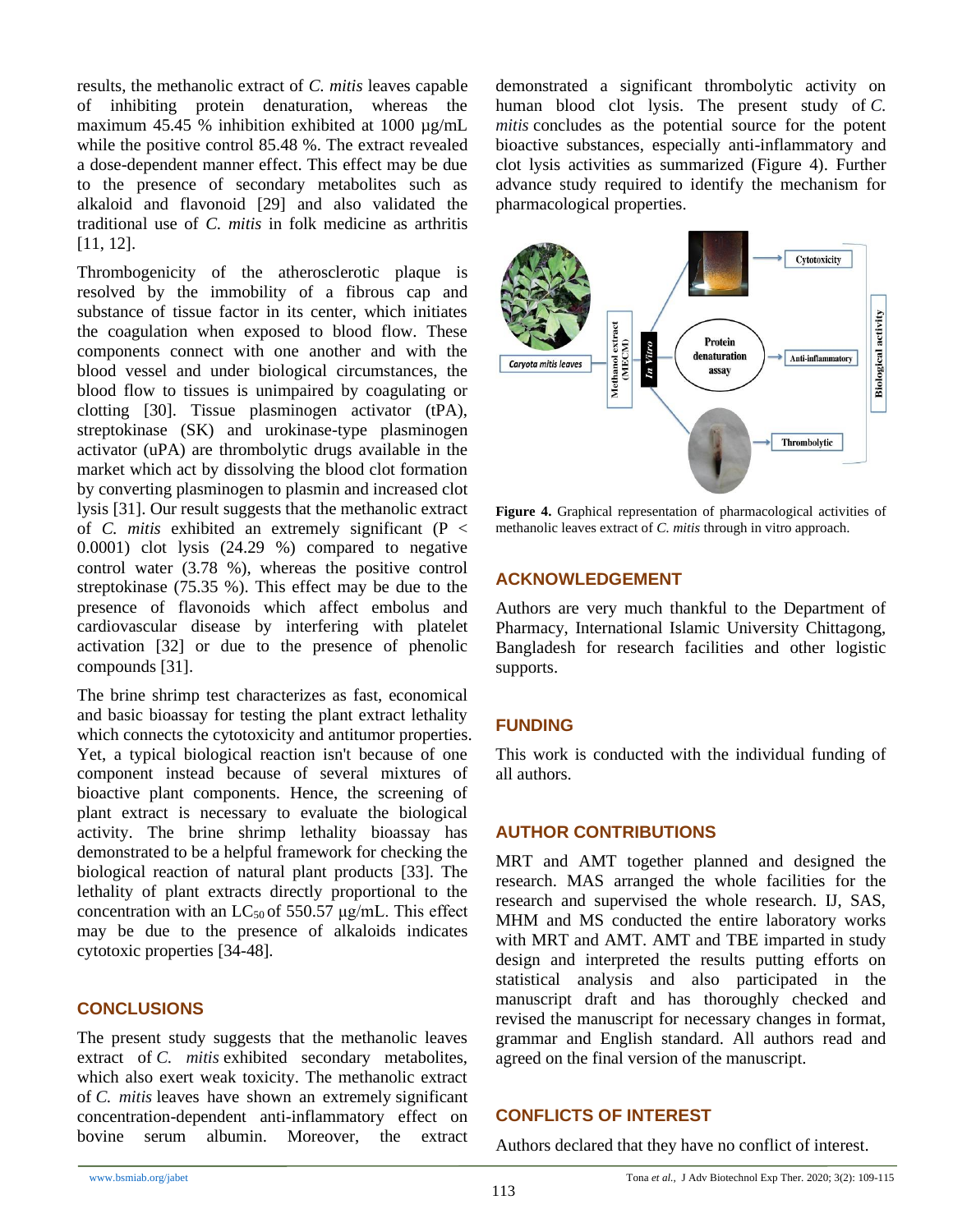## **REFERENCES**

- [1] Poredos P, Jezovnik MK. The role of inflammation in venous thromboembolism and the link between arterial and venous thrombosis. Int Angiol. 2007;26:306-11.
- [2] Pepys MB, Hirschfield GM. C-reactive protein: a critical update. J Clin Invest. 2003;111:1805-12.
- [3] Ridker PM. High-sensitivity C-reactive protein and cardiovascular risk: rationale for screening and primary prevention. Am J Cardiol. 2003;92:17k-22k.
- [4] Zebrack JS, Muhlestein JB, Horne BD, Anderson JL. Creactive protein and angiographic coronary artery disease: independent and additive predictors of risk in subjects with angina. J Am Coll Cardiol. 2002;39:632-7.
- [5] Albert MA, Danielson E, Rifai N, Ridker PM. Effect of statin therapy on C-reactive protein levels: the pravastatin inflammation/CRP evaluation (PRINCE): a randomized trial and cohort study. Jama. 2001;286:64-70.
- [6] Pepys MB, Hirschfield GM, Tennent GA, Gallimore JR, Kahan MC, Bellotti V, Hawkins PN, Myers RM, Smith MD, Polara A, Cobb AJ, Ley SV, Aquilina JA, Robinson CV, Sharif I, Gray GA, Sabin CA, Jenvey MC, Kolstoe SE, Thompson D, Wood SP. Targeting C-reactive protein for the treatment of cardiovascular disease. Nature. 2006;440:1217-21.
- [7] Colegate SM, Molyneux RJ. Bioactive natural products: detection, isolation, and structural determination: CRC press; 2007.
- [8] Mclaughlin JL, Rogers LL, Anderson JE. The use of biological assays to evaluate botanicals. Drug Information J. 1998;32:513-24.
- [9] Apu A, Muhit M, Tareq S, Pathan A, Jamaluddin A, Ahmed M. Antimicrobial activity and brine shrimp lethality bioassay of the leaves extract of *Dillenia indica* Linn. J Young Pharm. 2010;2:50-3.
- [10] Palhares RM, Gonçalves Drummond M, Dos Santos Alves Figueiredo Brasil B, Pereira Cosenza G, das Graças Lins Brandão M, Oliveira G. Medicinal plants recommended by the world health organization: DNA barcode identification associated with chemical analyses guarantees their quality. PLoS One. 2015;10:e0127866-e.
- [11] Mollik AH, Hassan AI, Paul TK, Sintaha M, Khaleque HN, Noor FA, Nahar A, Seraj S, Jahan R, Chowdhury MH. A survey of medicinal plant usage by folk medicinal practitioners in two villages by the Rupsha River in Bagerhat district, Bangladesh. Am-Eura J Sustainable Agricult. 2010:349-57.
- [12] Sharief M. Plants folk medicine of Negrito tribes of Bay Islands. 2007.
- [13] Abdelhakim IA, El-Mokhtar MA, El-Baky AMA, Bishay DW. Chemical constituents and antimicrobial activity of the leaves of *Caryota mitis* Lour. (Arecaceae). J Med Plants. 2017;5:250-5.
- [14] Abdelhakim IA, Abdel-baky AM, Bishay DW. In vitro evaluation of antioxidant activity of *Caryota mitis* Lour. Leaves extracts. J Pharmacognosy Phytochem. 2017;6:2559-62.
- [15] Auwal MS, Saka S, Mairiga IA, Sanda KA, Shuaibu A, Ibrahim A. Preliminary phytochemical and elemental analysis of aqueous and fractionated pod extracts of *Acacia nilotica* (Thorn mimosa). Veterinary Res Forum. 2014;5:95-100.
- [16] Juvekar A, Sakat S, Wankhede S, Juvekar M, N. Gambhire M. In vitro antioxidant and anti-inflammatory activity of methanol extract of *Oxalis corniculat a* Linn Planta Med. 2009;75(9):12-19.
- [17] Uddin MJ, Ansari P, Rahman MM, Mamun A, Islam M, Hazrat M, Reza ASMA. Anti-inflammatory, antidiarrheal, thrombolytic and cytotoxic activities of an ornamental medicinal plant: *Persicaria orientalis*. J Basic Clin Physiol Pharmacol. 2016;28.
- [18] Prasad S, Kashyap RS, Deopujari JY, Purohit HJ, Taori GM, Daginawala HF. Development of an in vitro model to study clot lysis activity of thrombolytic drugs. Thrombosis J. 2006;4:14.
- [19] Rahman MA, Sultana R, Emran TB, Islam MS, Rahman MA, Chakma JS, Rashid H-u, Hasan CMM. Effects of organic extracts of six Bangladeshi plants on in vitro thrombolysis and cytotoxicity. BMC Complement Altern Med. 2013;13:25.
- [20] Hossain S, Kader G, Nikkon F, Yeasmin T. Cytotoxicity of the rhizome of medicinal plants. Asian Pacific J Trop Biomed. 2012;2:125-7.
- [21] Dash R, Emran TB, Paul A, Siddique MKU, Khan MA, Rahman MG, Sarwar MS, Nasir Uddin MM. Effects of five Bangladeshi plant extracts on *in vitro* thrombolysis and cytotoxicity. Pharmacognosy Res. 2016;8:176-80.
- [22] Dar SA, Yousuf A, Ganai FA, Sharma P, Kumar N, Singh R. Bioassay guided isolation and identification of anti-inflammatory and anti-microbial compounds from *Urtica dioica* L.(Urticaceae) leaves. African J Biotechnol. 2012;11:12910-20.
- [23] Sherwood ER, Toliver-Kinsky T. Mechanisms of the inflammatory response. Best Practice & Res Clin Anaesthesiol. 2004;18:385-405.
- [24] Libby P. Role of inflammation in atherosclerosis associated with rheumatoid arthritis. The Am J Med. 2008;121:S21-S31.
- [25] Black PH, Garbutt LD. Stress, inflammation and cardiovascular disease. J Psychosomatic Res. 2002;52:1- 23.
- [26] Umapathy E, Ndebia E, Meeme A, Adam B, Menziwa P, Nkeh-Chungag B, Iputo JJ. An experimental evaluation of *Albuca setosa* aqueous extract on membrane stabilization, protein denaturation and white blood cell migration during acute inflammation. J Med Plant Res. 2010;4:789-95.
- [27] Dey P, Chatterjee P, Chandra S, Bhattacharya S. Comparative in vitro evaluation of anti-inflammatory effects of aerial parts and roots from *Mikania scandens*. J Adv Pharm Educ Res. 2011;1:271-7.
- [28] Modi CM, Bhatt PR, Pandya KB, Patel HB, Patel UD. Comparative Evaluation of in vitro Anti-Inflammatory